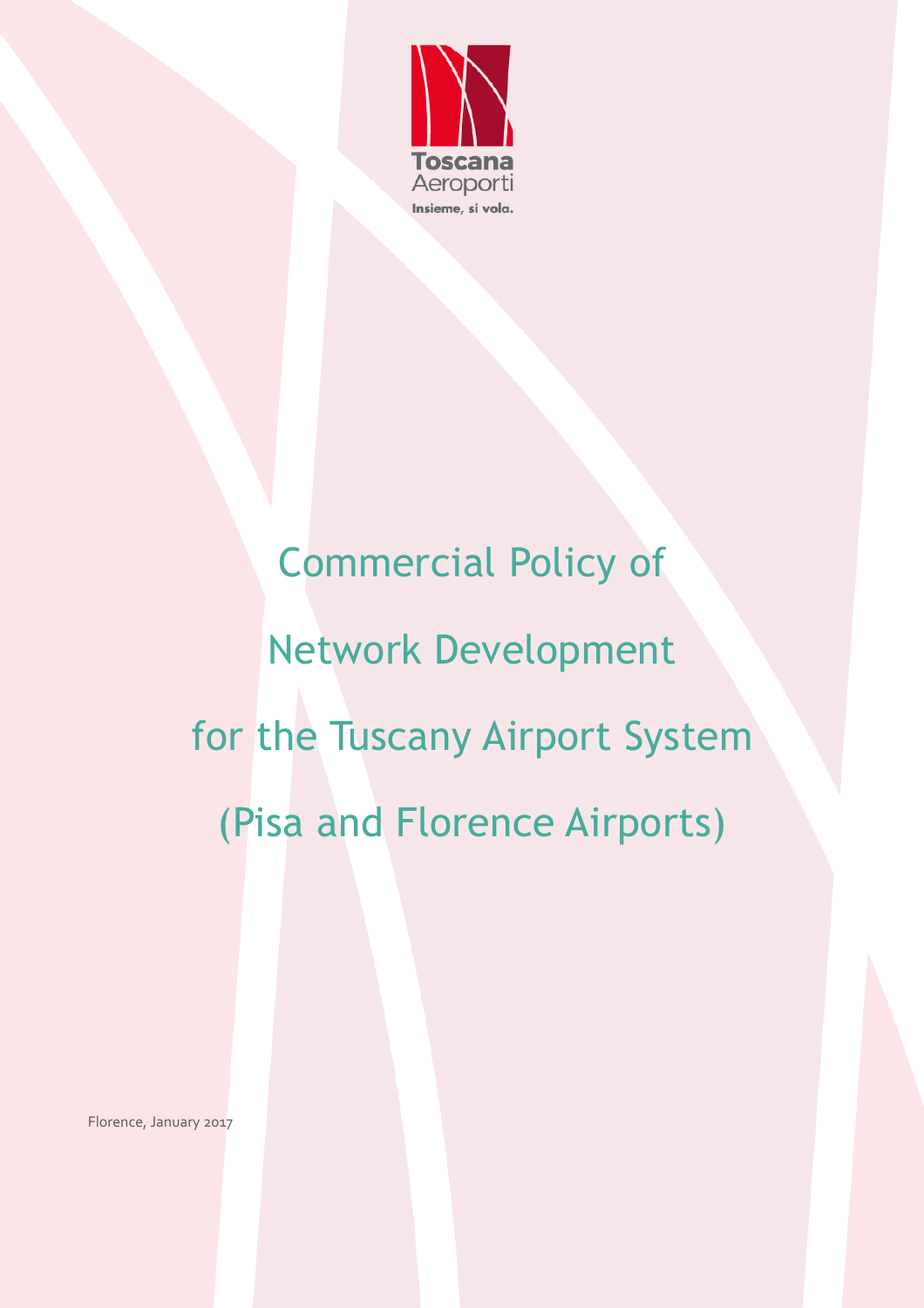# **1. Introduction**

Toscana Aeroporti S.p.A. - the management company of Pisa and Florence airports – is the company resulting from the merger between SAT S.p.A. and AdF S.p.A, managing respectively the concessions for "G.Galilei" Pisa Airport and "A. Vespucci" Florence Airport. The merger process, started in 2014, was finalised on and effective from the 1<sup>st</sup> of June 2015. Toscana Aeroporti S.p.A. is a mainly private capital company, listed on the Italian stock exchange.

The main objective for Toscana Aeroporti S.p.A. is to stimulate passenger and cargo airline traffic development at Pisa (PSA-Galileo Galilei) and Florence (FLR-Amerigo Vespucci) airports, according to the characteristics of the Tuscany market and its airport infrastructures, and also to increase the number of scheduled connections to and from the airports. This is with the aim of supporting the consolidation and development of the traffic, contributing to the economic development of the management company and satisfying the catchment area's demand for improved accessibility.

To this end, Toscana Aeroporti S.p.A. implements an incentive programme based on marketing contributions. These contributions will vary according to the services offered by the carriers at the airport, and in consideration of the strategic relevance of those services both for the airport in question and for its catchment area.

The current Commercial Policy supersedes any previous incentive program starting from the publication on Toscana Aeroporti web-site. Toscana Aeroporti S.p.a. reserves the right to rectify this Commecial Policy at any time and at its own discretion.

# **2. Objectives and benefits**

Toscana Aeroporti S.p.A. has defined the following Commercial Policy of incentive for its Network Development for Pisa and Florence airports, giving an equal opportunity to all carriers who intend to participate in a transparent and non-discriminatory way.

This policy will be applied coherently with the strategic priorities of the Tuscany Airport System, in order to:

- develop intercontinental/long-haul connectivity by means of direct flights,

- increase European and non-European point-to-point connections (both in number of new routes and in increasing frequency/capacity on existing routes),

- reduce the seasonality of the existing services and redistribute traffic flows to off-peak time,

- develop new air cargo traffic volumes,

- consolidate the overall passenger traffic volume,

- consolidate the overall air cargo traffic volume.

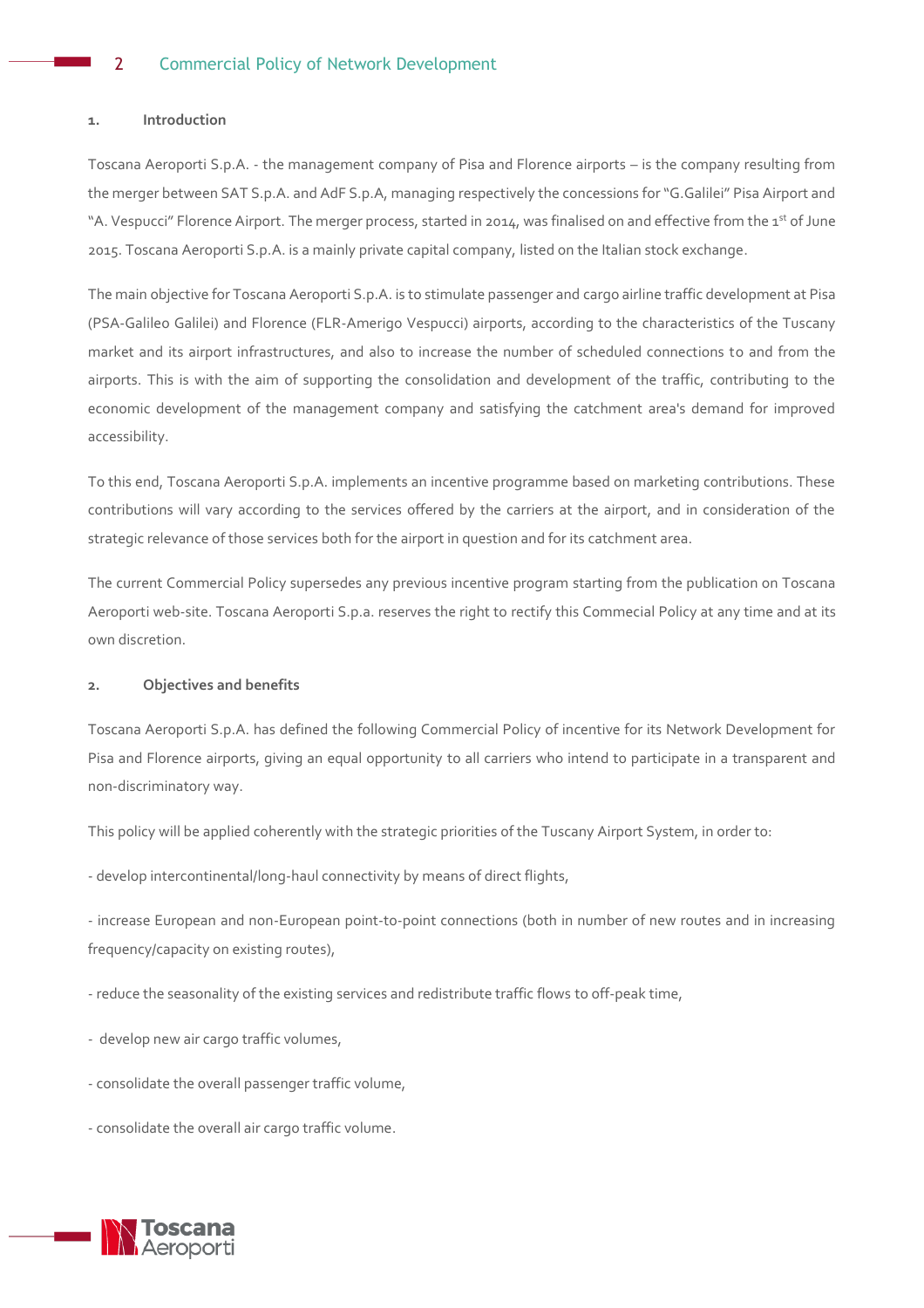# **3. Terms of Application**

# **3.1 Parameters for determining the contribution**

The amount of the contribution will be proportional to the number of departing passengers (paying departing passengers only) or kg of air cargo (excluding road cargo feeder service, transit air cargo and not paying cargo) and it is subject to the carrier's achievement of the targets previously agreed upon a specific contract. The amount depends on:

- volume of generated traffic,

- type of destination (European/non-European),

- strategic relevance of the route,
- number of frequencies of the route,
- type of aircraft used,
- operational period (seasonal or year-round),
- scheduling (peak/off-peak),

- airline's commercial strength in the market (with a view to its market stimulation ability).

Besides, Toscana Aeroporti S.p.A reserves the right to evaluate and make available other types of incentives in favour of airlines committed to invest in Tuscany's airports, providing routes considered highly strategic for the Tuscany Airport System.

The duration of the agreement varies from a minimum of 1 year to a maximum of 5 years in consideration of the strategic evaluation of the operation.

### **3.2 Evaluation criteria for contributions**

This policy is applicable to airlines committed to strategies for the development and growth of scheduled operations at Pisa and/or Florence airports, to achieve the objectives outlined in paragraph 2.

These strategies, defined within airlines' development business plans, include:

a) the opening of new routes of strategic relevance,

b) the increase of operations on existing routes, currently under-served according to Toscana Aeroporti S.p.A.'s assessment,

c) long-term development plans for passenger and/or cargo traffic volumes.

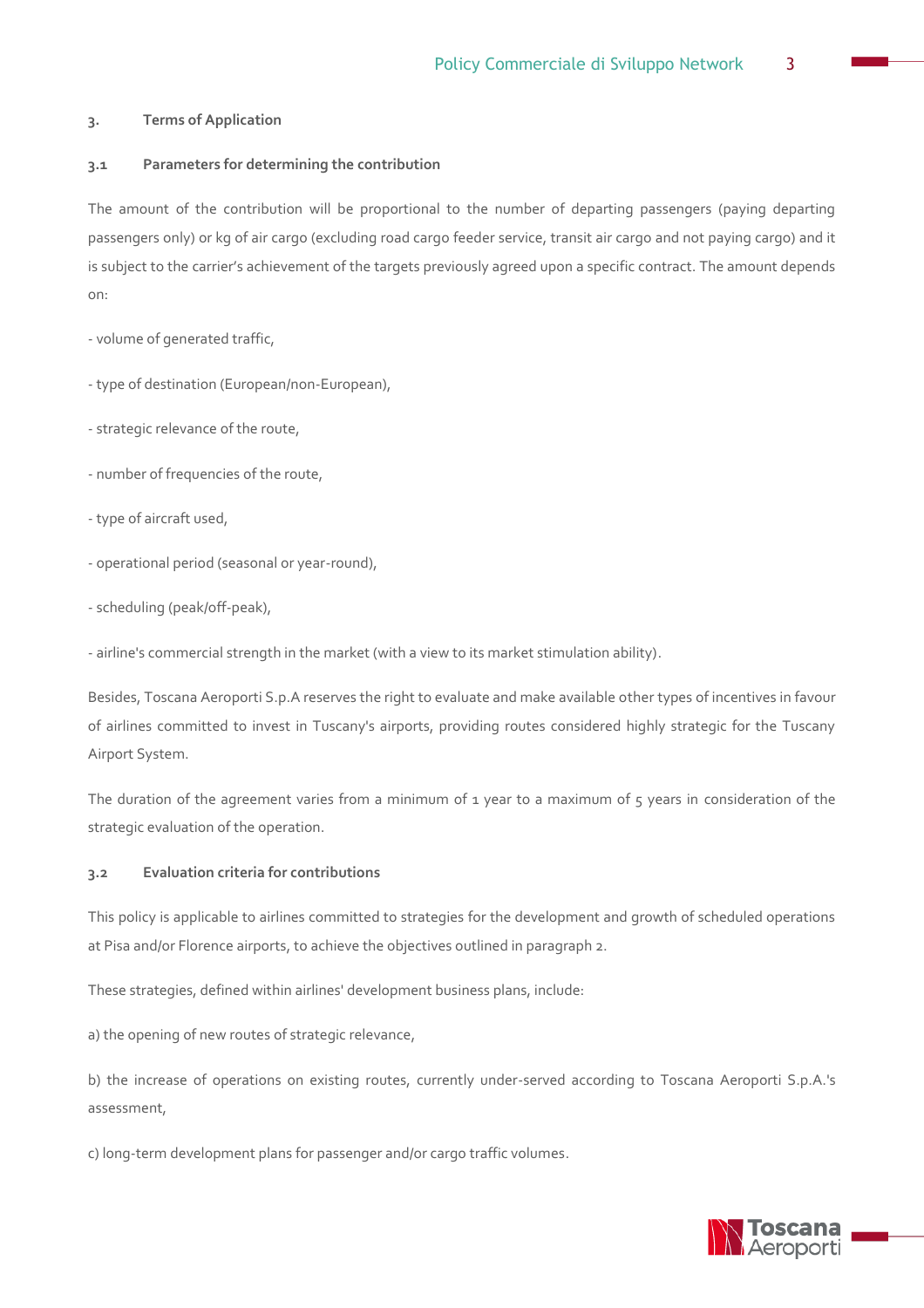Specifically:

# **a) the launch of new routes/operations of strategic relevance**

- refers to a route not already operated by a scheduled carrier,

- the amount of the contribution will be determined according to the parameters in paragraph 3.1, with particular reference to the strategic relevance of the route/operation,

- the duration of the incentives will be up to 3 years, extendible up to 5 years.

# **b) the increase of operations on existing routes considered strategic by Toscana Aeroporti S.p.A.**

- refers to a route already operated by a scheduled carrier, which plans for a significant increase (in terms of additional frequencies and/or capacity offered) over the previous IATA season, or the opening of the same existing route by another scheduled carrier,

- existing routes already operated by a carrier but exclusively on a seasonal basis, where the carrier plans to extend the service on a year-round basis can be entitled to the same incentives as for the opening of new routes,

- the amount of the contribution will be determined according to the parameters in paragraph 3.1, and applied to incremental traffic only,

- the duration of the incentive will be 1 year, extendible up to 3 years.

#### **c) long-term development plans**

- refer to agreements with carriers that guarantee, per single airport, for at least 3 years:

a passengers traffic of:

a) for Florence airport (FLR), over 550.000 passengers (total: arriving and departing) on a yearly basis with a network of at least 10 destinations, to be agreed upon with Toscana Aeroporti S.p.A., served with direct air scheduled services;

b) for Pisa airport (PSA), over 2.000.000 passengers (total: arriving and departing) on a yearly basis with a network of at least 15 destinations, to be agreed upon with Toscana Aeroporti S.p.A., of served with direct air scheduled services;

- $\checkmark$  a cargo traffic, limited to Pisa Airport, with over 5 million kg of air cargo (total: import and export) for scheduled operations on an yearly basis,
- the amount of the contribution will be determined according to the parameters indicated in paragraph 3.1,

- the duration of the incentive will be between 3 and 5 years.

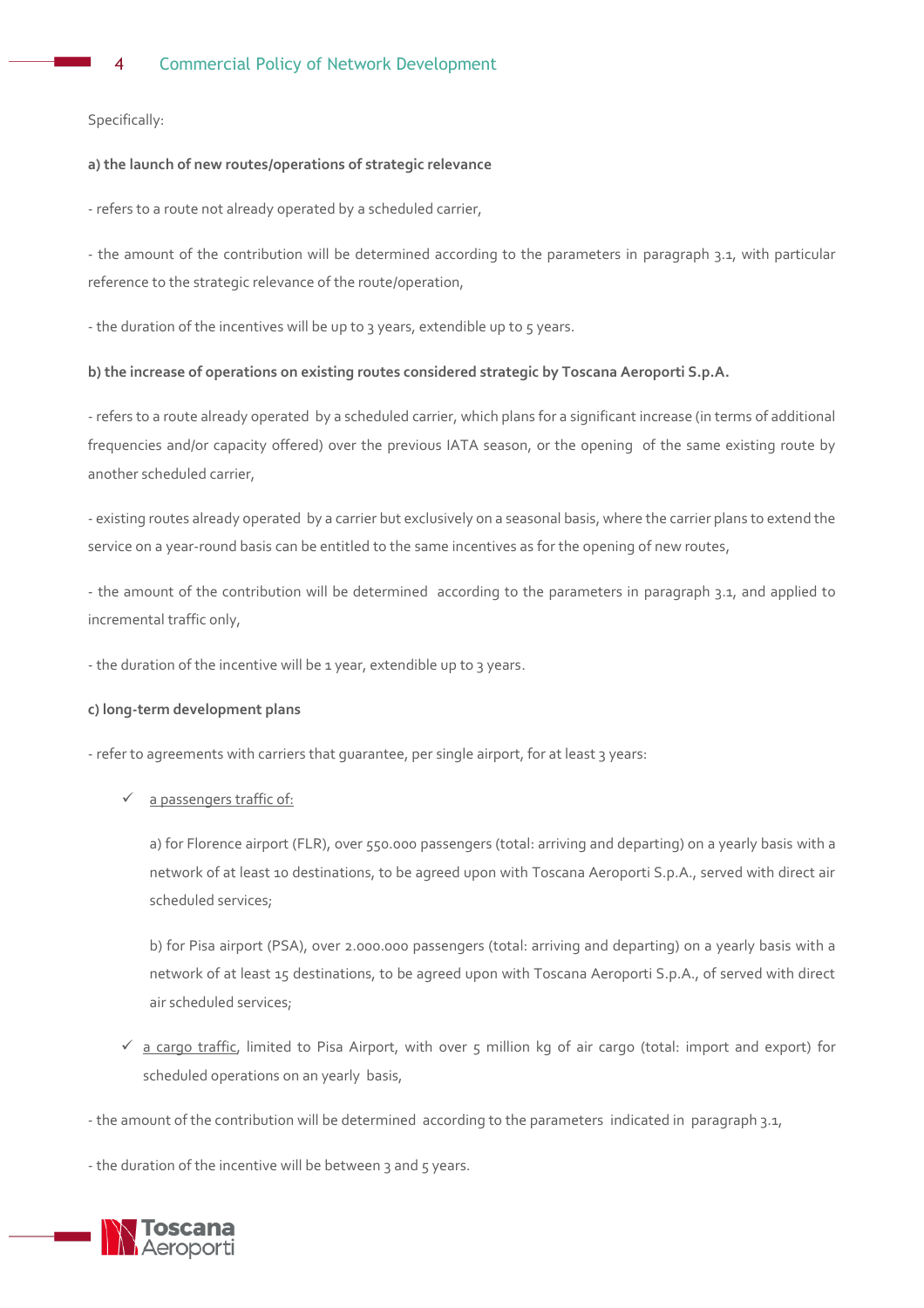#### **4. Presenting development business plans**

Carriers interested in this incentive programme are invited to send their development plans via e-mail to their contacts of Toscana Aeroporti S.p.A. Commercial Aviation Department or to aviation@toscana-aeroporti.com.

The development plan must include – by way of example but not limited to – the route, the start-up data, the number of frequencies, the type of aircraft (as indicated in paragraph 3.1) and any other information considered significant by the carrier for the Toscana Aeroporti S.p.A.'s assessment.

Toscana Aeroporti S.p.A will assess the plans, selecting the carriers which have presented proposals most suited to the achievement of this incentive policy's objectives. This selection process refers to the free entrepreneurial initiative of Toscana Aeroporti S.p.A., according to the assessment based on the parameters of paragraph 3.1.

In the event that more than one carrier expresses interest in the same route, Toscana Aeroporti S.p.A. reserves the right to admit more than one carrier to this policy if Toscana Aeroporti S.p.A. considers the route to be a strategically relevant one, and the amount of the incentive will vary according to the services outlined in the proposed programme (see paragraph 3.1).

Should Toscana Aeroporti S.p.A. not receive any expressions of interest or should the expressions of interest not correspond to the objectives outlined in this policy, Toscana Aeroporti S.p.A. reserves the right to negotiate directly with any other carrier.

## **5. Requirements to adhere to the programme**

To be eligible for this policy, carriers must:

- possess all the requirements to carry out scheduled aviation activities, with all relevant certifications from the competent authorities, including traffic right where applicable,

- not to have breached any contract (both previously or currently) with Toscana Aeroporti S.p.A.,

# **6. Conditions for receiving the contribution**

Any marketing contribution under this policy will be granted subject to:

- the signature by both parties of an agreement defining the obligations of the carrier in terms of traffic targets,

- the achievement of all traffic targets set in the contract agreement, according to all terms and conditions set therein,

- the regular payment of all invoices for airport charges, fees and services, including those invoices not issued directly by Toscana Aeroporti S.p.A., related to the use of Pisa and/or Florence airports.